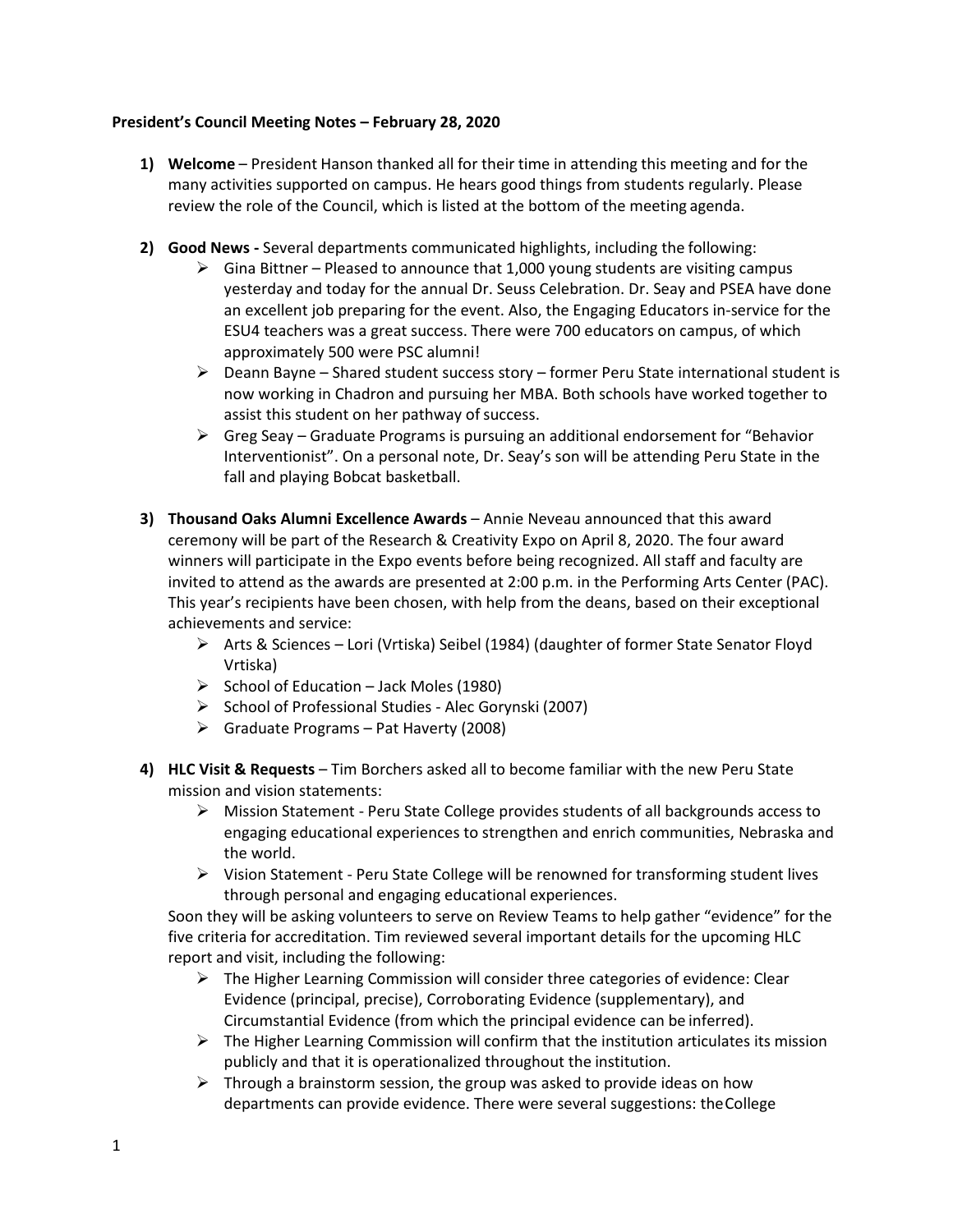Catalog, course syllabi, Bobcat 360, Weave, assessment processes, campus committees (i.e., President's Council), performance evaluations.

- $\triangleright$  In order to begin evidence-gathering, Tim suggested:
	- $\circ$  Creating a "HLC Evidence" folder in which to store helpful items, which can be emailed to Tim Borchers or Kristin Buscher.
	- o Complete the mach form for evidence collection at **[https://www.peru.edu/eform/view.php?id=507483&mf\\_page=](https://www.peru.edu/eform/view.php?id=507483&mf_page=1) [1](https://www.peru.edu/eform/view.php?id=507483&mf_page=1)**

For additional information on accreditation and links to the HLC website, please visit **<https://www.peru.edu/oira/accreditation-HLC/overview>**

**5) Persistence Task Force** – Tim Borchers reported that this task force is meeting to explore many possible strategies to help with persistence. One such strategy is "Multi-Term Registration", which involves a student being able to register in February for summer, fall and spring terms all at once.

## **6) Updates**

a. Enrollment & Admissions – Tim Borchers reported that our spring enrollment numbers are up this year, after having shown a spring decline the past three years. Online recruitment numbers are also up, due to the marketing efforts by Archer.

Cindy Cammack reported several items for Admissions:

- $\circ$  Applications and admissions for this fall are going well. Housing applications are up significantly and the orientation sessions are filling rapidly.
- o March 20 is the annual scholarship luncheon, which will take place on our campus. Fifty students have been awarded scholarships and have been invited to the luncheon.
- o We have a new event, Peru State 101, which is scheduled for April 3. Thus far, 15 high school students are registered to attend.
- $\circ$  Admissions is offering rewards to potential students for staying engaged with campus – i.e., they get a prize for completing their housing application.
- o High school students are being allowed ACT "Super Scoring", which means they can select to take only individual sections of the ACT exam. Dr. Hanson noted that many colleges and universities are not using ACT scores as much as they used to.
- b. Facilities Dr. Hanson introduced Darrin Reeves as the new Director of Facility Services. Darrin reported on several Facility Services projects including:
	- o They will have a new Office Assistant II beginning on March 2.
	- o The new Assistant Director of Facility Services will startsoon.
	- o They have hired three new temporary custodians to fill vacancies.
	- o The new Library fireplace will be installed soon.
	- $\circ$  There is a preconstruction meeting on Monday (3/2) for the roofing project.
	- o ADA improvement work will begin after commencement.